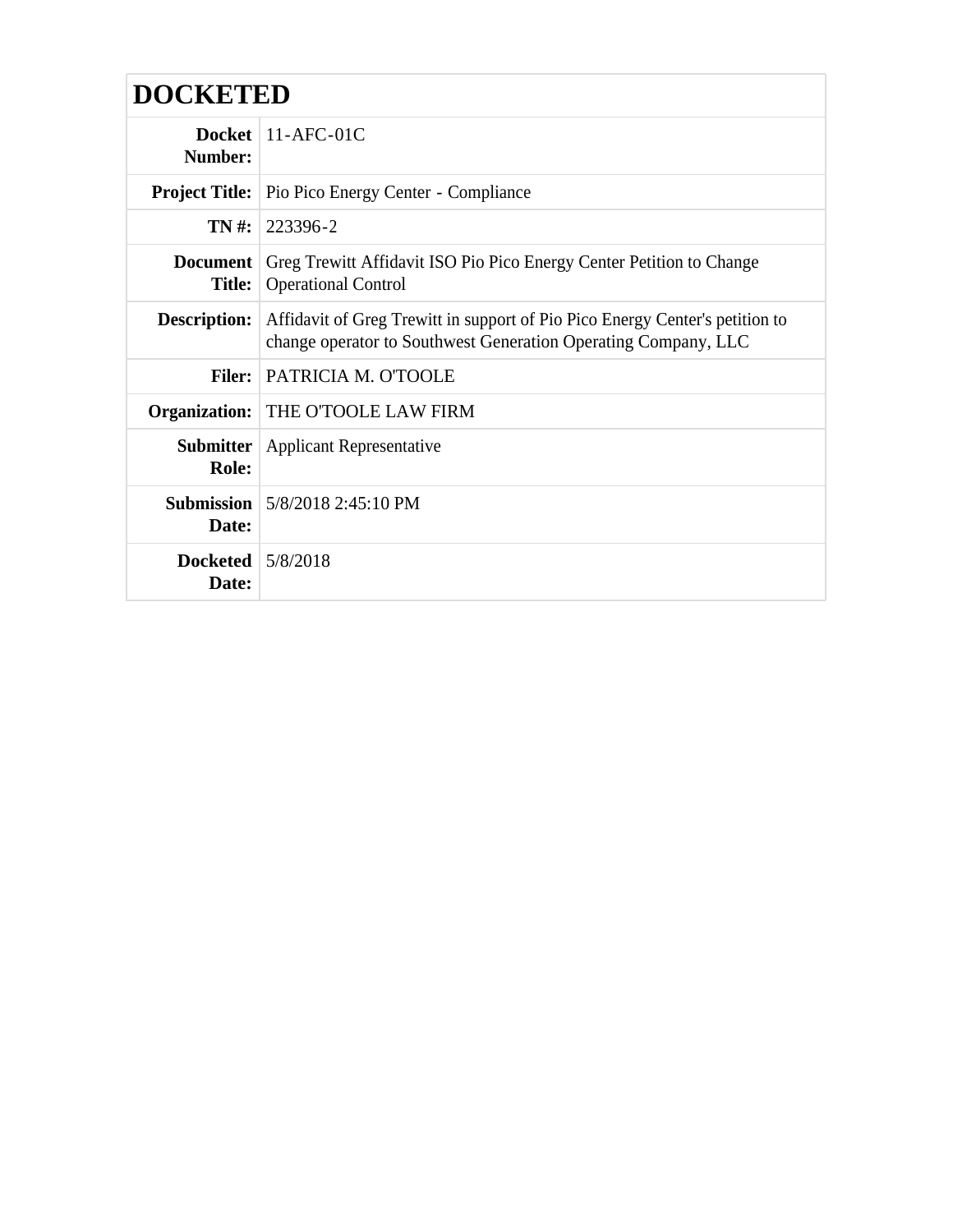| 1<br>$\overline{2}$<br>3 | <b>STATE OF CALIFORNIA</b><br>ENERGY RESOURCES CONSERVATION<br>AND DEVELOPMENT COMMISSION                  |                                                                                       |  |  |
|--------------------------|------------------------------------------------------------------------------------------------------------|---------------------------------------------------------------------------------------|--|--|
| 4                        |                                                                                                            |                                                                                       |  |  |
| $\bf{5}$                 |                                                                                                            |                                                                                       |  |  |
| $\boldsymbol{6}$         | In the Matter of:                                                                                          | Docket Nos. 11-AFC-01 and 11-AFC-01C                                                  |  |  |
| 7                        | Pio Pico Energy Center                                                                                     | Affidavit of Greg Trewitt in Support of<br>Petition to Change Operational Control     |  |  |
| 8                        |                                                                                                            |                                                                                       |  |  |
| 9                        |                                                                                                            |                                                                                       |  |  |
| 10                       |                                                                                                            |                                                                                       |  |  |
| 11                       | <b>STATE OF COLORADO</b>                                                                                   |                                                                                       |  |  |
| $12\,$                   | <b>COUNTY OF DENVER</b>                                                                                    |                                                                                       |  |  |
| 13                       |                                                                                                            |                                                                                       |  |  |
| 14                       |                                                                                                            |                                                                                       |  |  |
| 15                       | Greg Trewitt, being duly sworn, deposes and says:                                                          |                                                                                       |  |  |
| 16                       | I am the Vice President of Operations & Technical Services of Southwest Generation<br>1.                   |                                                                                       |  |  |
| 17<br>18                 | Operating Company, LLC. I have personal knowledge of the matters set forth herein and could                |                                                                                       |  |  |
| 19                       | competently testify thereto if called as a witness in this matter.                                         |                                                                                       |  |  |
| 20                       | 2.<br>The owner of the Pio Pico Energy Center facility is Pio Pico Energy Center, LLC.                     |                                                                                       |  |  |
| 21                       | 3.<br>IIF US Holding LP is the ultimate upstream parent of both Pio Pico Energy Center,                    |                                                                                       |  |  |
| 22                       | LLC and Southwest Generation Operating Company, LLC ("SWG").                                               |                                                                                       |  |  |
| 23                       | SWG is assuming operational control of the Pio Pico Energy Center facility from the<br>4.                  |                                                                                       |  |  |
| 24                       | contractor that has been operating the facility, NAES Corporation.                                         |                                                                                       |  |  |
| 25                       | 5.                                                                                                         | SWG is an experienced operator of electric generating facilities, and this change in  |  |  |
| 26                       | operational control is part of a plan to bring operations of facilities in the IIF US Holding LP portfolio |                                                                                       |  |  |
| 27                       | of companies "in-house," rather than contracting with third party operators.                               |                                                                                       |  |  |
| 28                       | 6.                                                                                                         | The change in operational control will not result in a change of personnel working at |  |  |
|                          | the Pio Pico Energy Center facility.                                                                       |                                                                                       |  |  |